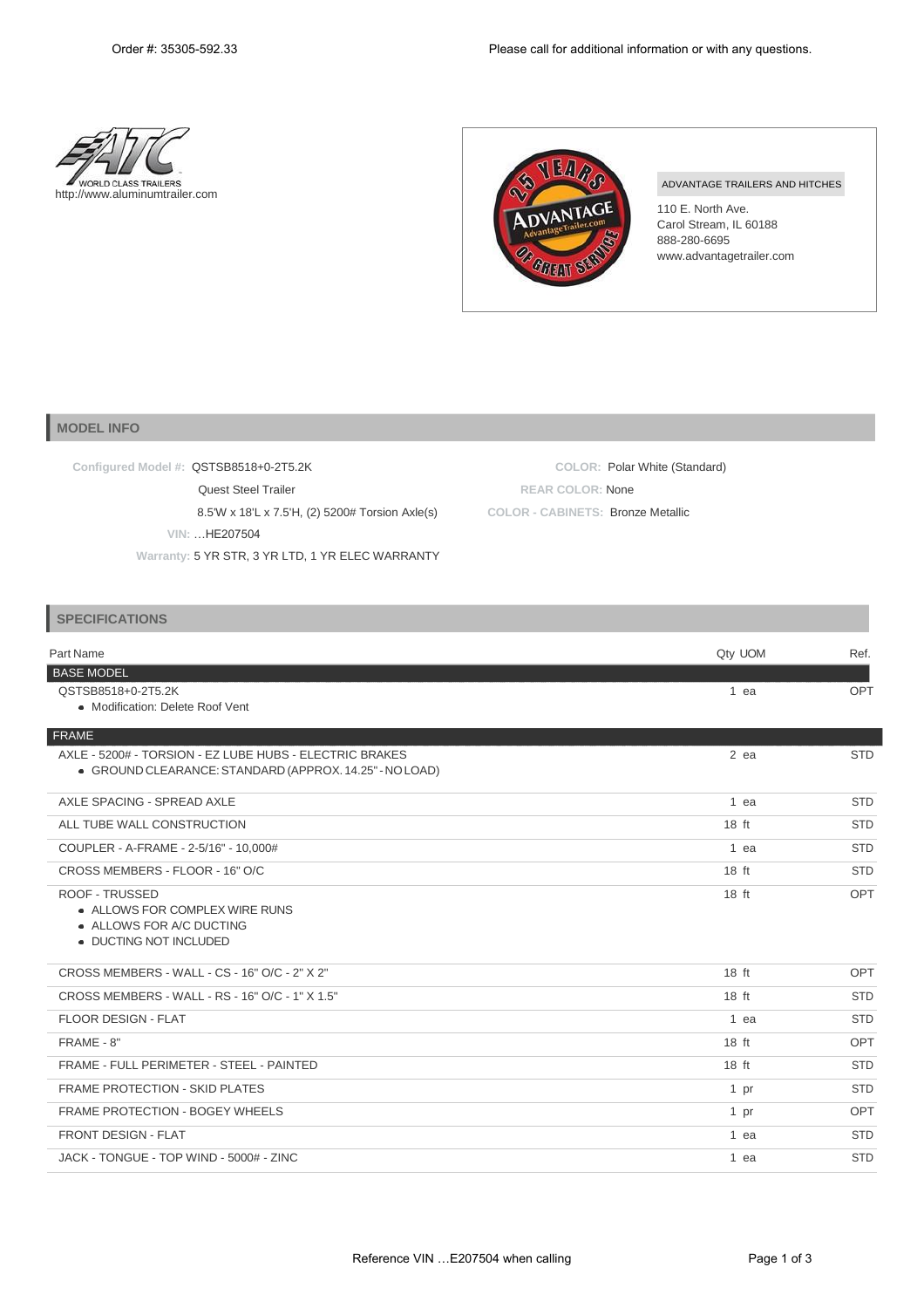| JACK - STABILIZER - FOLD DOWN - 2000#<br>• Location: REAR                                                                                                                                                                 | 1 pr             | <b>OPT</b> |
|---------------------------------------------------------------------------------------------------------------------------------------------------------------------------------------------------------------------------|------------------|------------|
| JACK - STABILIZER - SCISSOR - 24" - 5000#<br>• Location: FRONT                                                                                                                                                            | 1 pr             | <b>OPT</b> |
| TIRE/WHEEL - ST225/75R15/LRE - RADIAL ON GREY MOD                                                                                                                                                                         | 4 ea             | <b>STD</b> |
| TONGUE - DETACHABLE                                                                                                                                                                                                       | 1 ea             | <b>OPT</b> |
| TRUCK PLUG - 7 WAY - BUMPER PULL                                                                                                                                                                                          | 1 ea             | <b>STD</b> |
| BACKER - ST - 12 GA - WALL                                                                                                                                                                                                | 2 sq             | OPT        |
| <b>EXTERIOR</b>                                                                                                                                                                                                           |                  |            |
| AWNING - 12V LATERAL ARM WITH ALUMINUM CASE - 16' - POLAR WHITE - ONYX ACRYLIC FABRIC<br>• INCLUDES: WIND SENSOR AND WIRELESS REMOTE                                                                                      | 1 ea             | <b>OPT</b> |
| EXTERIOR ALUMINUM - STANDARDCOLOR<br>• Color: Polar White (Standard)                                                                                                                                                      | $18$ ft          | <b>STD</b> |
| <b>EXTERIOR FASTENER - SCREWLESS</b>                                                                                                                                                                                      | $18$ ft          | <b>STD</b> |
| <b>EXTERIOR ALUMINUM THICKNESS - .030</b>                                                                                                                                                                                 | $18$ ft          | <b>STD</b> |
| RAILING - PROP UP BANNER - 30" - FACED W/ BLACK ALUMINUM<br>• REQUIRES: INTERIOR OR EXTERIOR LADDER<br>• REQUIRES: WALK ON ROOF                                                                                           | $16$ ft          | <b>OPT</b> |
| FENDERETTES - AL                                                                                                                                                                                                          | 4 ea             | <b>STD</b> |
| <b>GRAVEL GUARD - ATP - 24" - WITH J RAIL</b>                                                                                                                                                                             | 1 ea             | STD        |
| LADDER - EXTERIOR - FIXED UP AND OVER                                                                                                                                                                                     | 1 ea             | <b>OPT</b> |
| ROOF - ONE PIECE - ALUMINUM                                                                                                                                                                                               | 18 <sub>ft</sub> | <b>STD</b> |
| ROOF - WALK ON - PLYWOOD - 3/8"<br>● 175 LBF / LINEAR FT - NOT TO EXCEED 2000# FOR ENTIRE ROOF                                                                                                                            | 18 <sub>ft</sub> | <b>OPT</b> |
| TRIM - VERTICALS - FRONT & TOP RADIUS - STAINLESS STEEL WITH CAST CORNERS - POLISHED                                                                                                                                      | 1 ea             | <b>OPT</b> |
| TRIM - HEADER - REAR - COLOR MATCHED                                                                                                                                                                                      | 1 ea             | <b>STD</b> |
| TRIM - VERTICALS - REAR - COLOR MATCHED                                                                                                                                                                                   | 1 ea             | <b>STD</b> |
| TRIM - RUB RAIL - UPPER - ALUMINUM - 4"                                                                                                                                                                                   | 18 <sub>ft</sub> | OPT        |
| TRIM - RUB RAIL - LOWER - ALUMINUM - 7"                                                                                                                                                                                   | 18 <sub>ft</sub> | <b>OPT</b> |
| <b>DOORS</b>                                                                                                                                                                                                              |                  |            |
| DOOR - REAR RAMP - PREMIUM - CONTINUOUS ALUMINUM HINGE - 4000# RATED                                                                                                                                                      | 1 ea             | <b>OPT</b> |
| RAMP DOOR EXTERIOR - REAR - COLOR MATCHED                                                                                                                                                                                 | 1 ea             | <b>OPT</b> |
| DOOR HARDWARE - LATCH - PADDLE - STAINLESS STEEL                                                                                                                                                                          | 1 pr             | <b>OPT</b> |
| DOOR - ENTRANCE - 405 SERIES - 36" X 78" - FLUSH LOCK<br>• LEFT HINGE                                                                                                                                                     | 1 ea             | <b>OPT</b> |
| GAS SHOCK ON ENTRANCE DOOR                                                                                                                                                                                                | 1 ea             | <b>OPT</b> |
| STEP - SLIDE IN/OUT - NON SLIP GRID - ALUMINUM - 36"                                                                                                                                                                      | 1 ea             | <b>OPT</b> |
| STAGE DOOR - 14' LENGTH<br>• DOES NOT INCLUDE STAGE LEGS<br>• DOES NOT INCLUDE SPRING ASSIST<br>• DOES NOT INCLUDE RAILING<br>● TRAILERS WITH MORE THAN ONE STAGE OR SLIDE OUT REQUIRE ATC ENGINEERING & PRICE VALIDATION | 1 ea             | <b>OPT</b> |
| DOOR ACCESSORIES - ALUMINUM BAR LOCK FOR RAMP OR STAGE DOOR                                                                                                                                                               | 1 pr             | <b>OPT</b> |
| STRAP LIFT MECHANISM - 2 STRAPS                                                                                                                                                                                           | 1 ea             | <b>OPT</b> |
| $(2)$ 5000# D-RINGS<br>• INTERIOR MANUAL SWITCH<br>• WIRELESS REMOTE<br>• BATTERY REQUIRED FOR OPERATION - NOT INCLUDED<br>• SWITCHCOLOR: BLACK                                                                           |                  |            |
| STAGE LEG FOR RAMP/STAGE - (STANDARD TRAILERS)                                                                                                                                                                            | 3 ea             | <b>OPT</b> |
| <b>INTERIOR</b>                                                                                                                                                                                                           |                  |            |